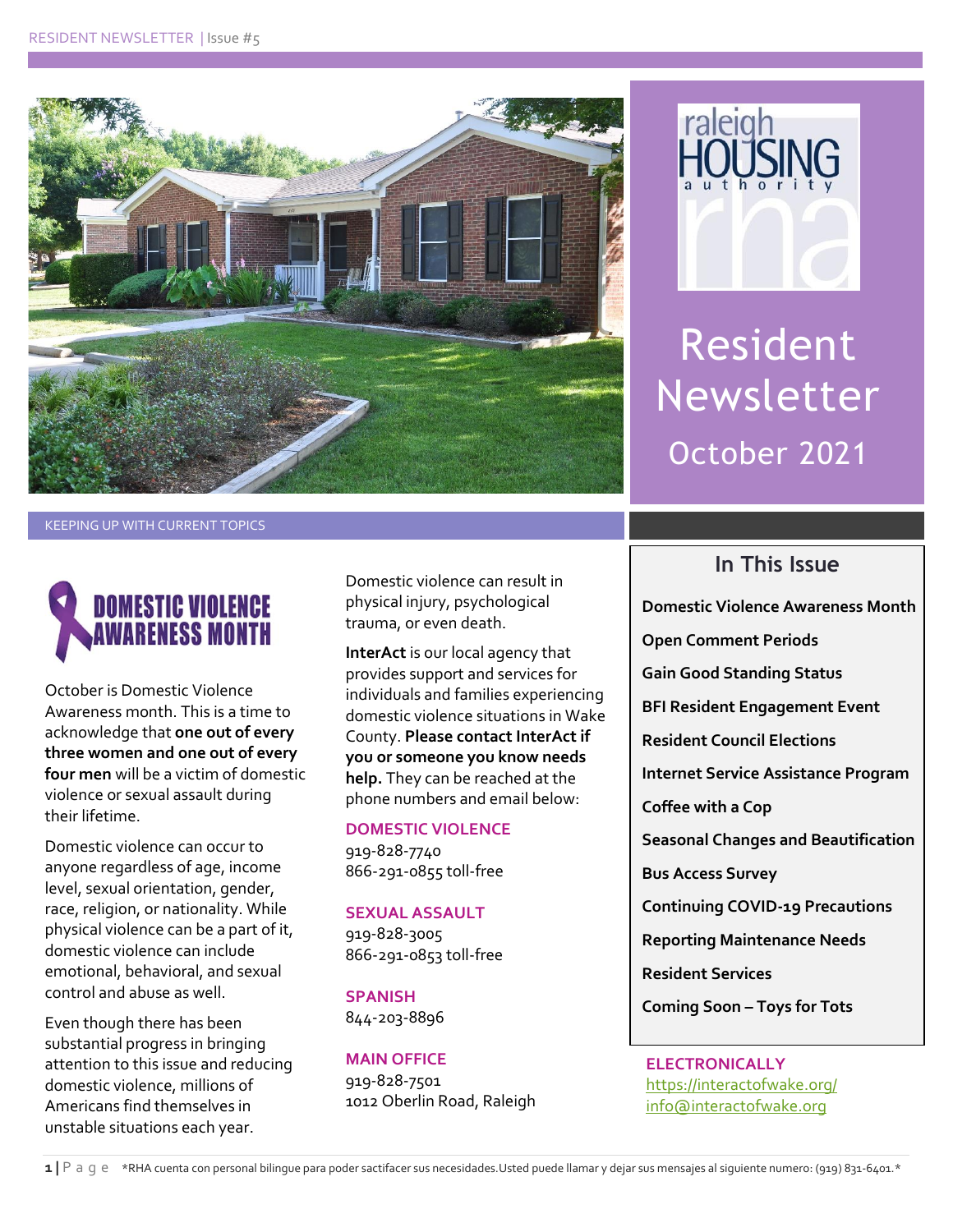### **Open Comment Periods**

Raleigh Housing Authority updates multiple documents each year. As a part of this process, staff assembles drafts and encourages residents and the public to read them and respond with feedback.

Each proposed update is available for review on RHA's website, [www.rhaonline.com.](http://www.rhaonline.com/) Comments can be submitted either via US mail to 900 Haynes Street, through RHA's main office drop box, or by email to [info@rhaonline.com.](mailto:info@rhaonline.com)

Comments received will be reviewed and considered before any changes are accepted. Final copies will be reviewed by the Board of Commissioners for approval and submitted to HUD.

Residents are encouraged to review the following public housing documents which are currently out for public comment:

#### • **Admissions and Continued**

**Occupancy Policy.** This policy outlines the policies and procedures that govern the public housing program.

The public comment period is being extended until 4pm on November 15<sup>th</sup>.

This proposal is in line with HUD regulations specified in 24 CFR, Part 960.

• **Annual PHA Plan.** The Annual Plan provides information to interested parties about basic PHA policies, rules, and requirements concerning the Housing Authority's operations, programs, and services. RHA is updating the annual PHA plan for the 2022-2023 fiscal year.

This comment period will remain open through 5pm on November 22<sup>nd</sup>, as posted by RHA on September 24<sup>th</sup>.

An Annual PHA Plan public meeting will be held by Zoom on November  $15^{th}$  at 6pm.

Join us by Zoom here: https://uso6web.zoom.us/j/86151872 [342?pwd=ck9YcUR6LzdlSWxSOERK](https://us06web.zoom.us/j/86151872342?pwd=ck9YcUR6LzdlSWxSOERKYk8zZjZzUT09) [Yk8zZjZzUT09](https://us06web.zoom.us/j/86151872342?pwd=ck9YcUR6LzdlSWxSOERKYk8zZjZzUT09)

Or call (929) 205-6099 to join by phone: Meeting ID – 861 5187 2342 Password –  $928963$ .

This proposal is in line with HUD regulations specified in 24 CFR, Part 903.

• **Lease Agreement.** The Lease is signed by each family and acts as a contract between RHA and residents. This contract outlines what is expected of both the Agency and its residents.

This comment period will remain open through 4pm on November 5<sup>th</sup>, as posted by RHA on October  $4^{\text{th}}$ .

This proposal is in line with HUD regulations specified in 24 CFR, Part 966.

## **Gain Good Standing Status**

Behind on rent payments? Worried what that means for your housing and rental assistance? There is no better time to talk with your Property Manager about your options.

Missed and late rental payments can be a real issue for your housing. However, RHA wants to work with you to help you return to a "good standing" status. The following are options available to residents that RHA can assist with:

- Recalculating your rent amount when your income decreases.
- Establishing repayment agreements to spread out any

amounts owed over a period of time.

- Helping direct residents to the House Wake! program for assistance with rent and utilities. Residents can call 919-899-9911 or visi[t www.housewake.com](http://www.housewake.com/) to learn more and apply.
- Providing information about benevolence funds. Churches and other providers may be able to offer assistance to residents.

Please contact your Property Manager today and ask about these options and how you can gain good standing status.

### **BFI Resident Engagement Event and Program**

Residents enjoyed the Building Futures Initiative (BFI) Engagement Event held at Heritage Park in August. Representatives came out to provide information on their services and organizations. RHA provided resident participants with a free Kona Ice to enjoy while learning more about:

- Wake Tech Comm. College
- NC Works
- Child Care Services Association
- David Price Construction
- Step-Up Ministries
- Southlight Healthcare
- GO Triangle
- Raleigh Housing Authority



*Residents enjoying the Building Futures Initiative Event at Heritage Park*

**2 |** P a g e\*RHA cuenta con personal bilingue para poder sactifacer sus necesidades.Usted puede llamar y dejar sus mensajes al siguiente numero: (919) 831-6401.\*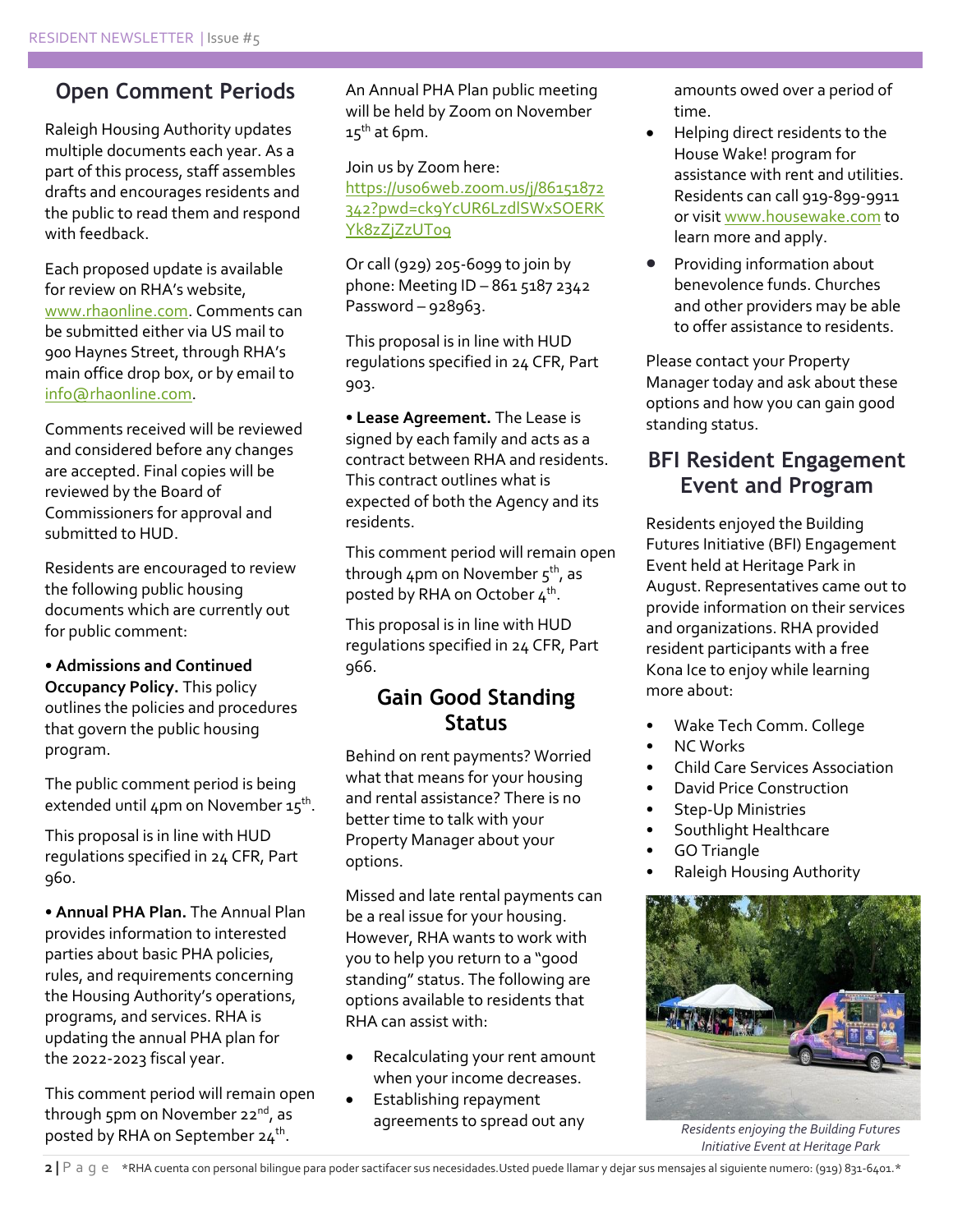**As part of BFI, a Women-in-Construction Zoom Panel is being held Wednesday, October 27th from 4pm-5:30pm.** 

The Women-in-Construction Panel, featuring women with decades of experience in the industry, will illustrate the various paths taken, successes, challenges, and opportunities along the way to carving a role for RHA residents interested in this industry.

#### **Joins us via Zoom here:**

[https://enterprisecommunity.zoom.](https://enterprisecommunity.zoom.us/j/98197722231?pwd=aDZkdGcrWXd2ZEZlcWlmWTRFaWh6QT09) [us/j/98197722231?pwd=aDZkdGcrW](https://enterprisecommunity.zoom.us/j/98197722231?pwd=aDZkdGcrWXd2ZEZlcWlmWTRFaWh6QT09) [Xd2ZEZlcWlmWTRFaWh6QT09](https://enterprisecommunity.zoom.us/j/98197722231?pwd=aDZkdGcrWXd2ZEZlcWlmWTRFaWh6QT09)

**Or call (929) 205 6099 to join by phone.** Meeting ID: 981 9772 2231 Password: 625180.

We hope that you join us as we hear directly from women in the industry!

### **Resident Council Elections**

Resident Councils play an important role across RHA properties. They help provide a united voice to communicate concerns, make improvements, provide resident opportunities, and strengthen community bonds.

Resident Council elections will be held in the upcoming months. Please consider what role you may assist in for the betterment of your

community. You can make a difference in your neighborhood!

Questions about Resident Councils or upcoming elections can be directed to **Ms. Lottie Moore at (919) 931-3171.**

### **Internet Service Assistance Program**

Have you registered for the Emergency Broadband Benefit Program yet? If not, take a second to check it out!

The program provides a **discount of up to \$50 per month towards broadband internet services** for eligible households. You can also receive a one-time discount of up to \$100 to purchase a laptop, desktop computer, or tablet from participating providers. That means you could potentially save \$600-\$700 annually!

The Emergency Broadband Benefit is limited to one monthly service discount and one device discount per household.

Who Is Eligible for the program? A household is eligible if a member of the household meets one of the criteria below:

 Has an income that is at or below 135% of the Federal Poverty Guidelines or participates in certain assistance programs,

such as SNAP, Medicaid, or Lifeline;

- Approved to receive benefits under the free and reduced-price school lunch program or the school breakfast program, including through the USDA Community Eligibility Provision in the 2019-2020 or 2020-2021 school year;
- Received a Federal Pell Grant during the current award year;
- Experienced a substantial loss of income due to job loss or furlough since February 29, 2020 and the household had a total income in 2020 at or below \$99,000 for single filers and \$198,000 for joint filers; or
- Meets the eligibility criteria for a participating provider's existing low-income or COVID-19 program.

# **Coffee with a Cop**

Heritage Park will be hosting Coffee with a Cop on November 3rd starting at 8am. The mission of Coffee with a Cop is to break down the barriers between police officers and Raleigh citizens. This program offers individuals the opportunity to meet and learn more about

each other. All residents are invited to join in this event.



# **Bus Access Survey**

GoTriangle needs your input to improve access to bus stops in Wake county. Whether you walk, bike, or get to transit another way, please use your experiences to help build an improved system. GoTriangle is working with regional partners to update the Wake Bus Plan. A survey has been designed to help inform the planning for better access to and from transit by walking and biking. **Take the survey by November 8th at: www.publicinput.com/WBPA1**

Your feedback will be considered as part of an analysis for where capital investments should be prioritized that improve walking and biking safely to and from bus stops and transit centers in Wake County. Have questions? Contact GoTriangle a[t publicengagement@gotriangle.org,](mailto:publicengagement@gotriangle.org) or by phone at (512) 580-8850. Project Code: 3743.